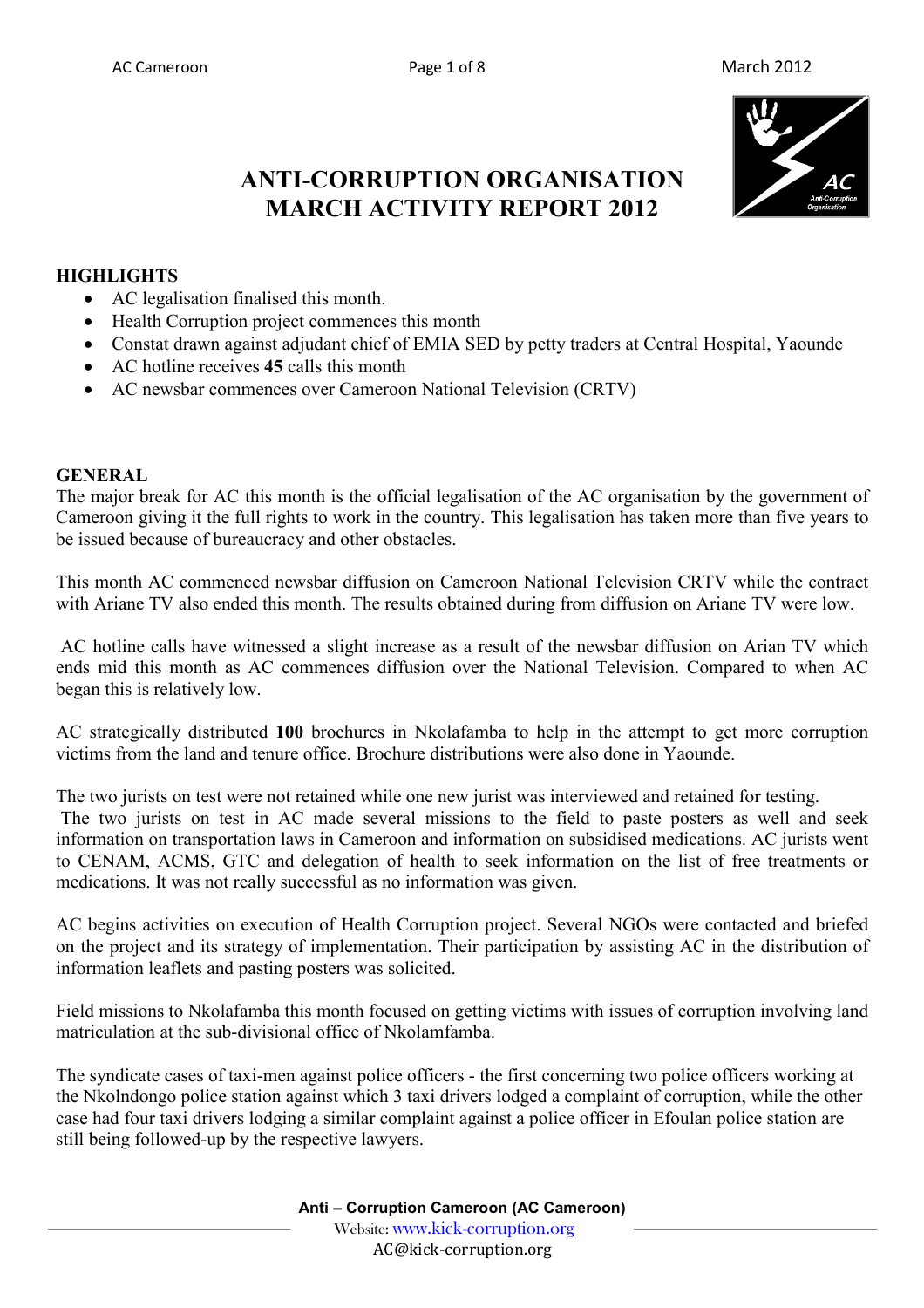### **HOTLINE**

A total of **45** calls were received through the AC hotline and are illustrated by the graphs under the various categories.



In the month of March 2012, **53%** of calls were non-responsive and **47%** of calls received were responsive calls though not all fell under corruption.



In March 2012 callers on corruption cases were **25%**, **35%** were non-corruption calls. **40%** of callers issued no complaint, a pattern seen in people who are afraid to denounce corruption cases and most of the times claim to have dialled a wrong number.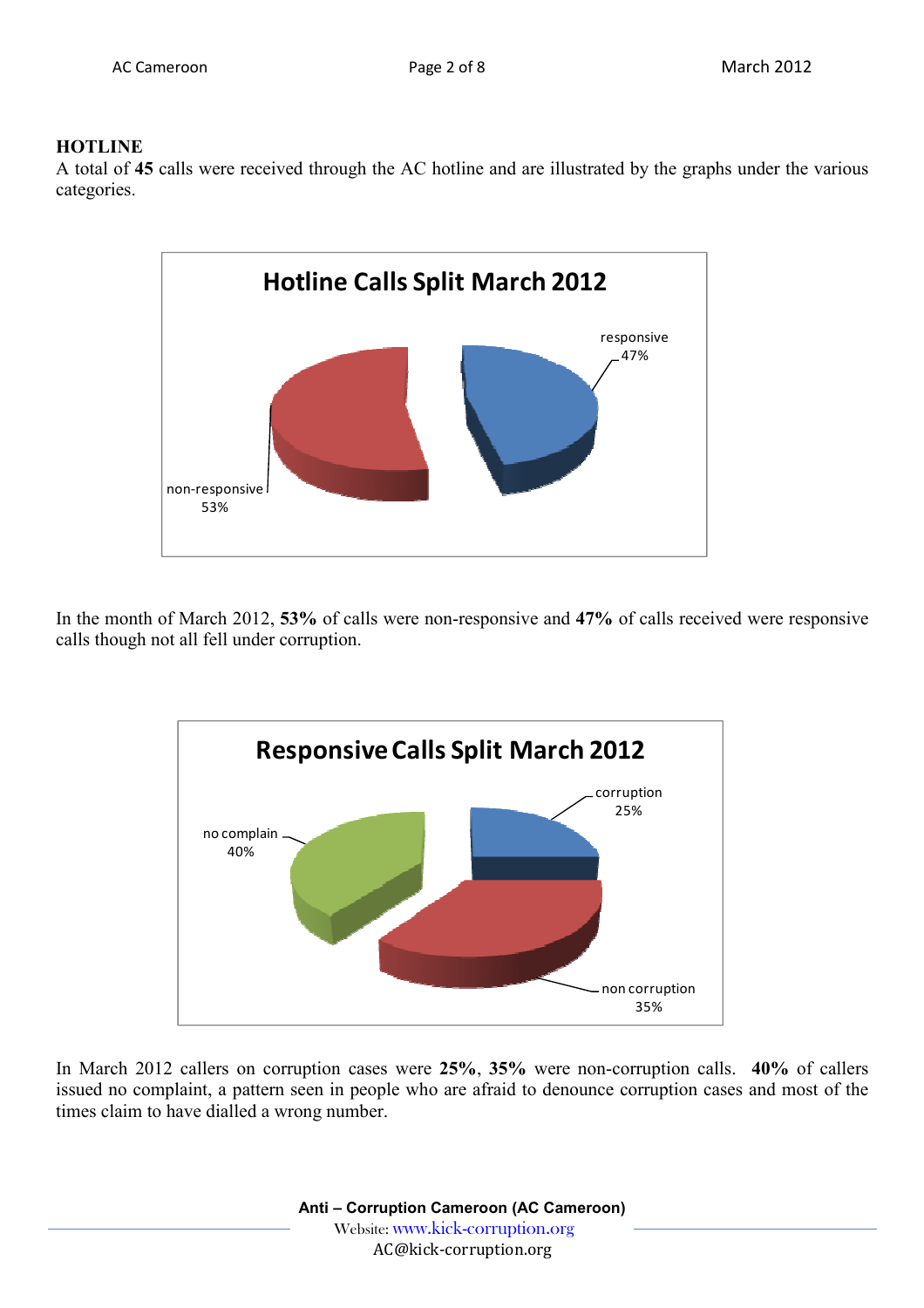

Like the other months bribery has always been higher than most of the other corruption cases. Callers denounced **40%** of bribery and **20%** each for abuse form forces of law and order, misappropriation of public funds and abusive dismissal.



Non-corruption calls in March 2012 were represented by **54%** of callers claiming to have dialled the wrong numbers, who have issues to denounce but are afraid, **33%** demanded information on AC and **13%** needed advice from AC which is not corruption based.

#### **GENDER**

**29%** of callers this month of March 2012 were of the female gender while **71%** of the callers were male. There is a slight increase in the female callers; reasons not certain for such an increase.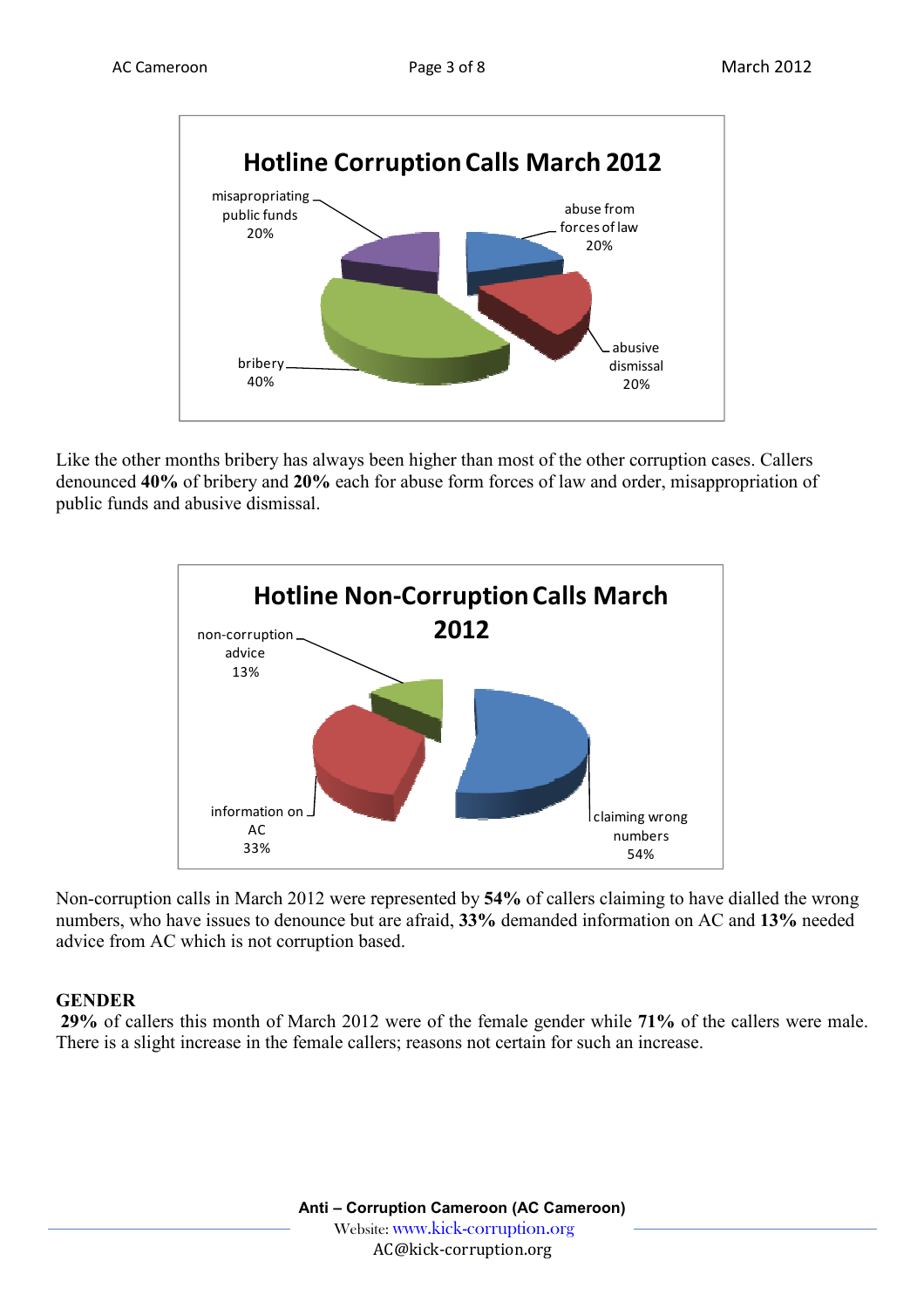

## **AGE RANGE OF CALLERS**



The month of March 2012 had **71%** of calls from adults (31-55years) and **29%** from the youths (0-30 years). No calls were received from the elderly or aged (+55 years) this month.

## **REGIONAL DISTRIBUTION OF CALLS**

In March 2012 **47%** of callers came from the Center region, **23%** from the Littoral regions, **12%** from the South and West regions and no calls from the North, North West, South West, East, Adamawa and Far North regions.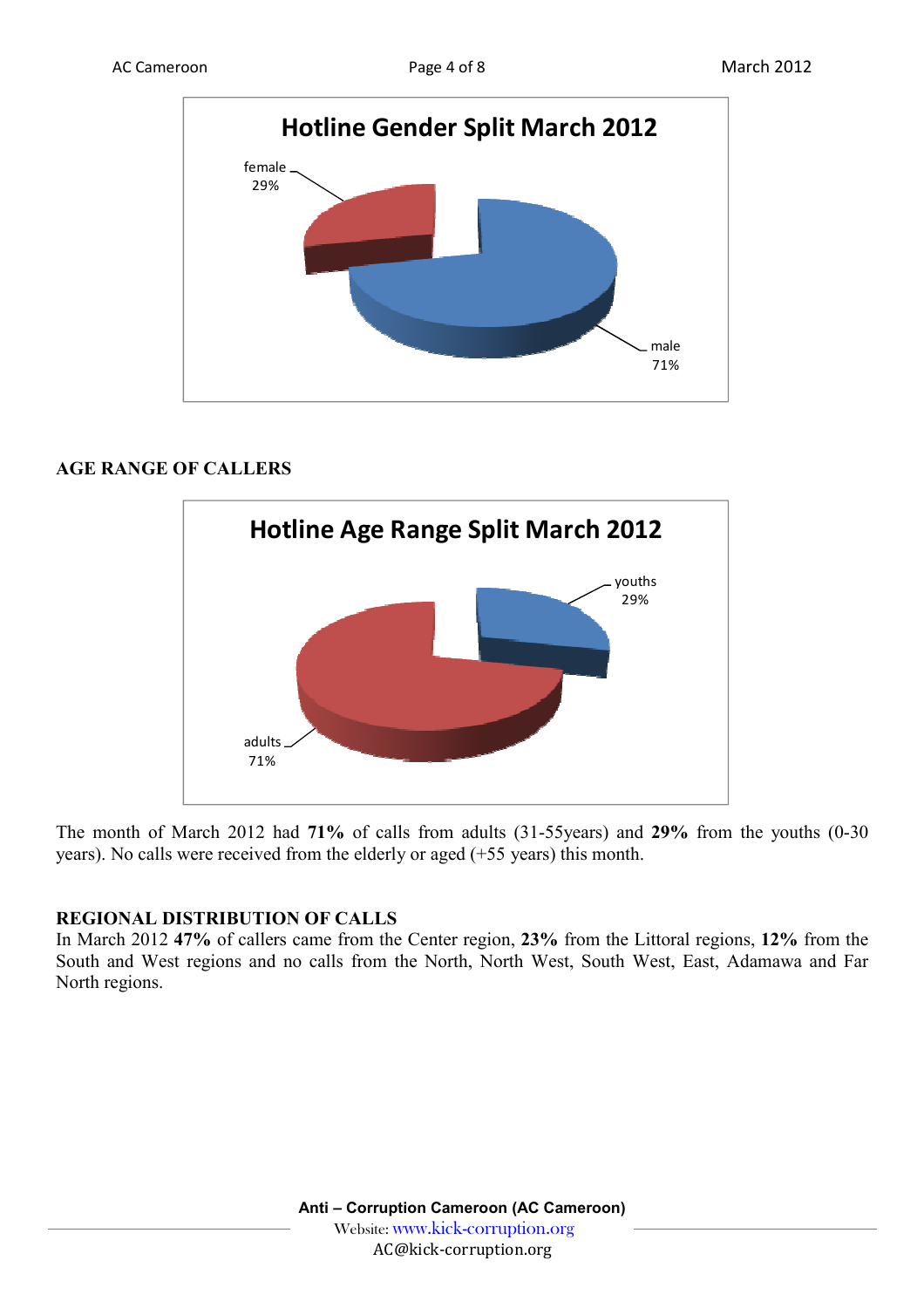

## **EMAIL AND POST ADDITION TO HOTLINE**

One email was received this month on recruitment. No post office mails were received this month.

#### **INVESTIGATIONS**

**One** new complaint file was opened this month with follow-up pending. The syndicate cases of taxi drivers against police officers and that of Yokadouma are still being followed-up. Follow-up was done on the cases that were opened last month.

- Central Hospital medication vendors against Adjudant Chief of SED, EMIA Yaounde: Case of a drug seller who was locked in the cell for one week on false motives agreed to carry a complaint against the gendarme responsible of the case who asked him a bribe of 50 000fcfa to let him out. AC was able to draw a constat against this gendarme officer in the act of soliciting the bribe.
- The Yokadouma complaint file which concerned school teachers not renumerated for their work by the mayor was transmitted to Barrister Sale, a lawyer in Yokadouma. He wants to get some information from the counsel to have a better insight of the case. Poor telephone network is making it difficult to communicate with him.
- A descent to the field on the case of solicited bribe at Nkolafamba for the matriculation of land documents to get victims was not successful. No victims were recruited, but the collaborator of the sub divisional officer clearly made it known that there is nothing he can do without money.
- AC met with the gendarme officer who was sanctioned for reporting on the issuing of fake drivers licences by the transport office in Bamenda when he discovered a network of fake driving license and was accused by his superiors of extortion and lack of discipline. He was given a punishment which suspended his career for 3 years. This month, he showed us a copy of his annotation booklet. The punishment he told us about was actually written in it. But from documents we've received from him till now it looks like he is a victim of his superiors's oppression which is punishable with imprisonment for from three months to three years and fine of from 5000 to 50 000fcfa. (section 140 penal code).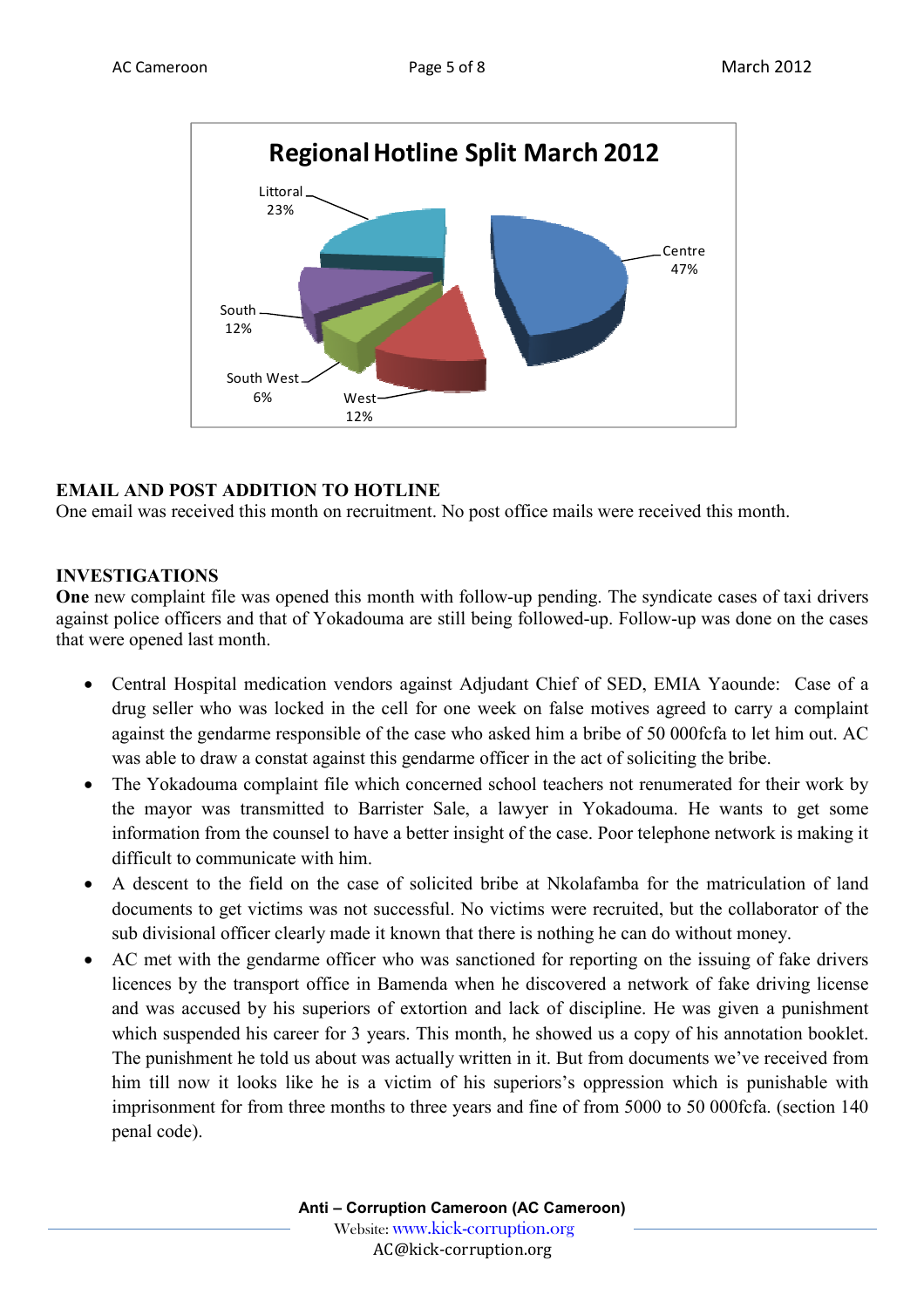## **LEGAL FOLLOW-UP**

AC established a working relationship with a new lawyer in Yaounde, on account of a new case that AC opened this month.

AC continues follow-up of syndicate cases involving an inspector of police and taxi-men denouncing their corruption practices. The lawyers involved in the cases are pushing to see that these cases yield a judgment against these police inspectors.

The two jurists on test were not retained after their testing period and AC called a jurist on the waiting list and also one for an interview.

#### **MEDIA**

Diffusion of AC newsbar on Ariane TV was stopped this month. Results obtained during this period of diffusion were low.

AC has commenced newsbar diffusion on the Cameroon National Television (CRTV).

A total of **300** posters were pasted and **300** brochures distributed. Poster pasting was done this month by the two jurists on test in AC. **200** posters and **200** brochures in Yaounde, **100** posters and **100** brochures in Nkolafamba.

#### **MANAGEMENT**

The jurists on test in the month of February/March were not retained as they did not meet up with AC procedures.

One jurist on waiting list was called up for testing while another jurist was interviewed to begin test in April 2012.

## **EXTERNAL RELATIONS**

- AC approached the Ministry of Health, Global Fund, some donors and many NGO's working in the health sector in Cameroon in order to obtain information pertaining to HIV, Malaria, Tuberculoses, and Cholera subsidies.
- AC programmer had a meeting with the Director of Goethe institute on the possibility of encouraging ICT specialists to develop their skills for social use. The institute will host a computer event in May 2012 during which AC will make a presentation on Cameroon's great social problems and some technological solutions to develop.
- AC met with truck drivers and some coordinators of truck drivers syndicates to have a clear understanding of the corruption taking place in that sector. From the meeting, AC went on to collect laws and regulations governing truck transportation from the Ministry of Transport.